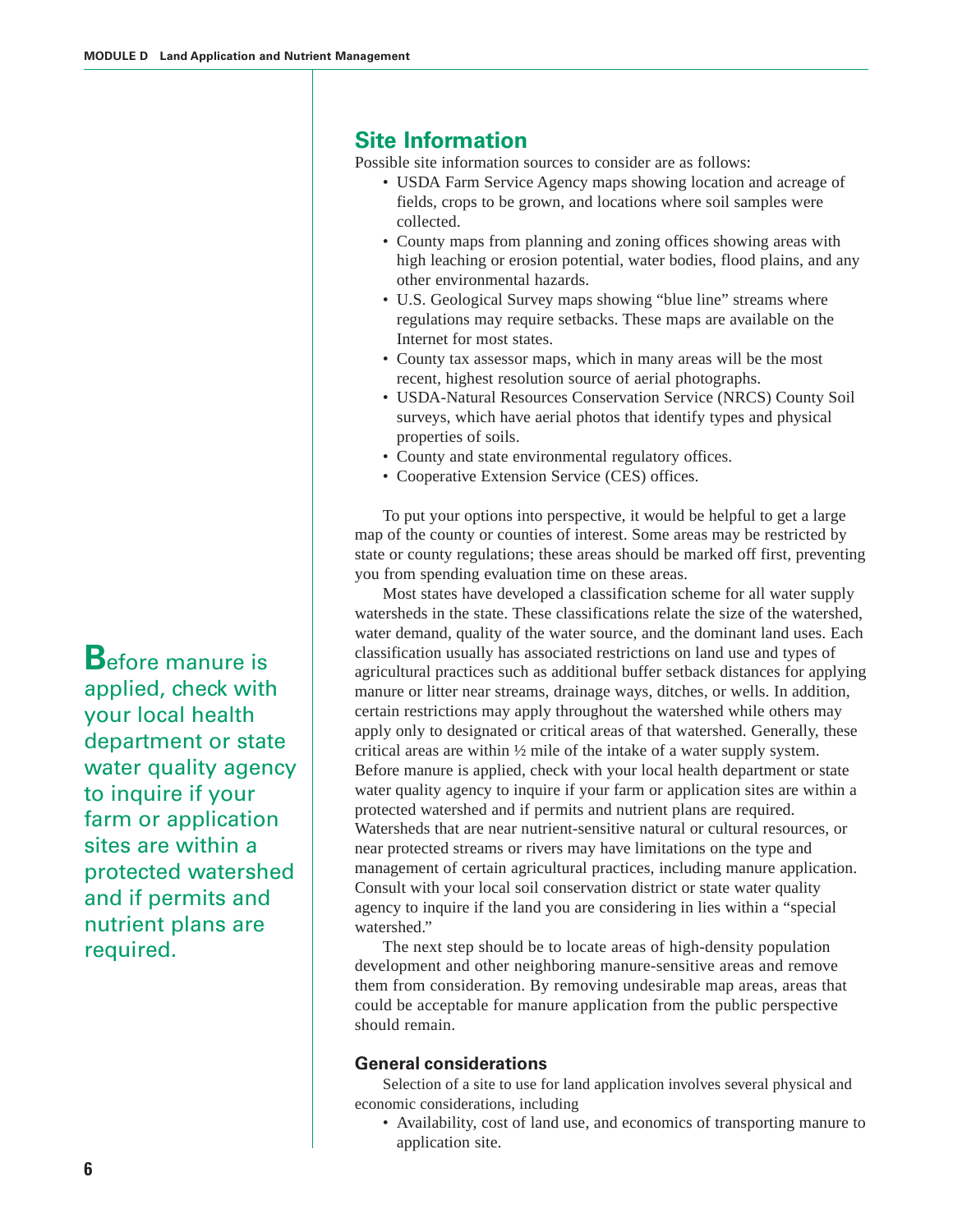- Distance and elevation differences for piping if using pumping methods for manure disposal.
- Manure characteristics.
- Soil and site characteristics.
- Surrounding land uses.
- Land agronomic need of manure nutrients.
- Cropping and land management practices.

### **Soil and site information**

A great deal of time can be saved by evaluating soil maps, even though a detailed soils evaluation will be required on the specific sites. The soil maps provide a good indication of desirable sites, as well as general areas to avoid.

The best source of site information is usually County Soil Survey books and your local CES, local conservation district office, or NRCS. If a soil survey is not available for your county, check with the local NRCS office; they may have much of the needed data and may have personnel with knowledge of area topography and soil types.

Soil surveys are reports that the NRCS has developed. They contain detailed maps that depict the occurrence of different soil types, presence of natural and man-made physical features of the landscape, and the slope of the land's surface. These reports also contain the basic information necessary for a preliminary evaluation for site suitability for manure application. Several steps must be followed to use a soil survey report correctly. These include using the

- Legal description of the property and the general location map to determine the detailed map sheet number.
- Information on the detailed map to determine the soil type and the corresponding appropriate interpretation (data) tables, assessing site suitability.

### **Legal description**

All land is described according to its location within a grid system that land surveyors developed. Legal description can be obtained from tax records or plat maps and soil survey maps.

### **EXAMPLE**

#### **He or 214 is Herndon Soil, 0% to 2% slope.**

Note: It is important to realize that inclusions of similar and dissimilar soils may occur within any given soil map unit. These are generally too small to map, based on the scale of mapping, and are usually 3 acres or less.

**T**he best source of site information is usually County Soil Survey books and your local CES, local conservation district office, or NRCS.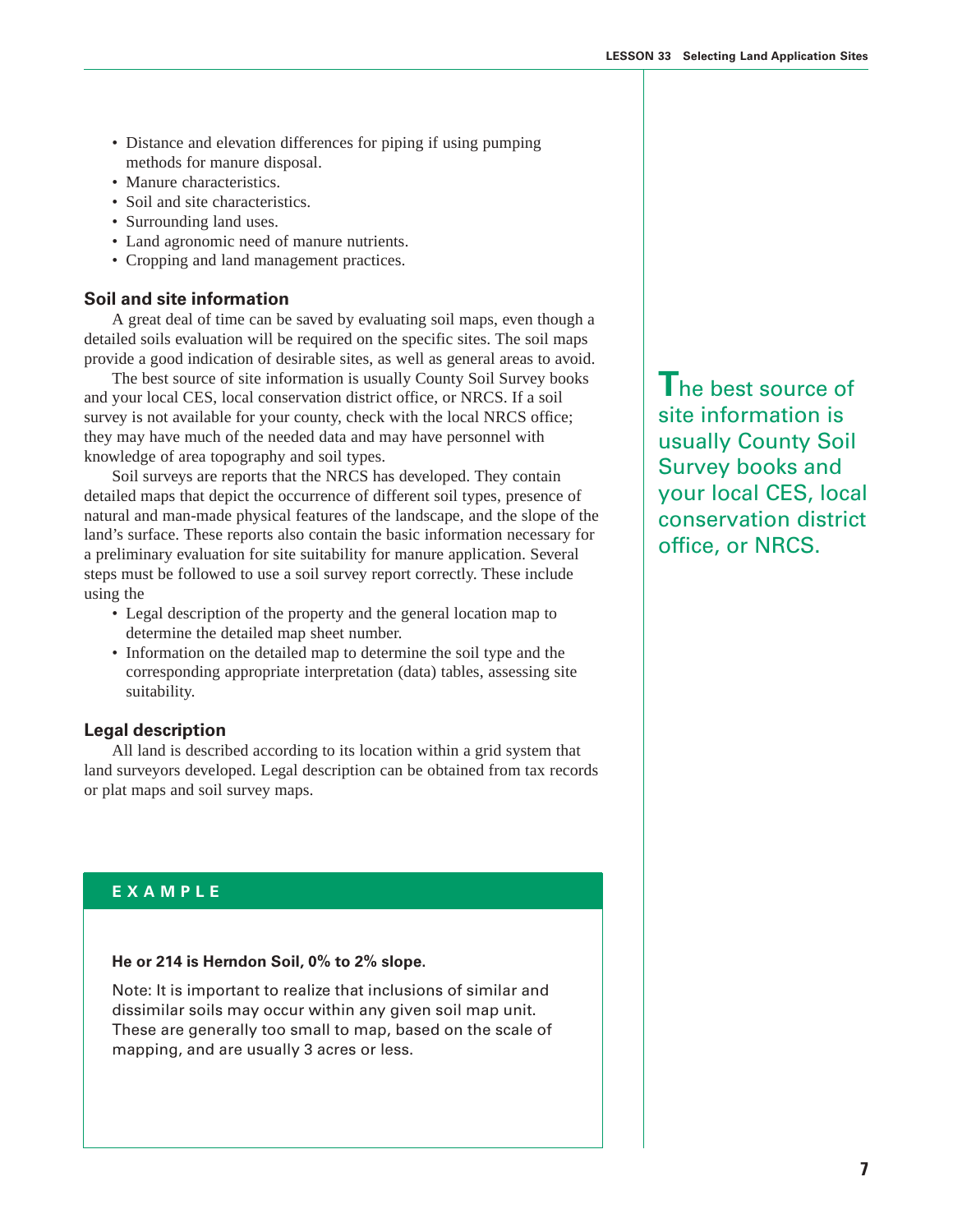#### **General location map**

Most soil survey reports contain a general location map that is located at the front or back of the detailed soil maps. This map shows major roads, watercourses, and lakes within the county, but its primary purpose is to indicate the page on which the detailed map can be found. You must use the legal description or your knowledge of the area to find the proper detailed map page.

#### **Detailed soil survey maps**

These maps (Figure 33-1) are aerial photographs of all property within a county. They have been altered to show

- Soil types/soil series.
- Slope and topography.
- Erosion.
- Drainage patterns and physical features.

**Soil types/soil series.** The occurrence of soil series boundaries is indicated by lines with a two-letter symbol or a number located inside the lines.

**Slope and topography.** Slope refers to the vertical rise or fall over a given horizontal distance. The slope of the land is shown by a capital letter located immediately after the soil symbol or number.



**Figure 33-1. Soil map.**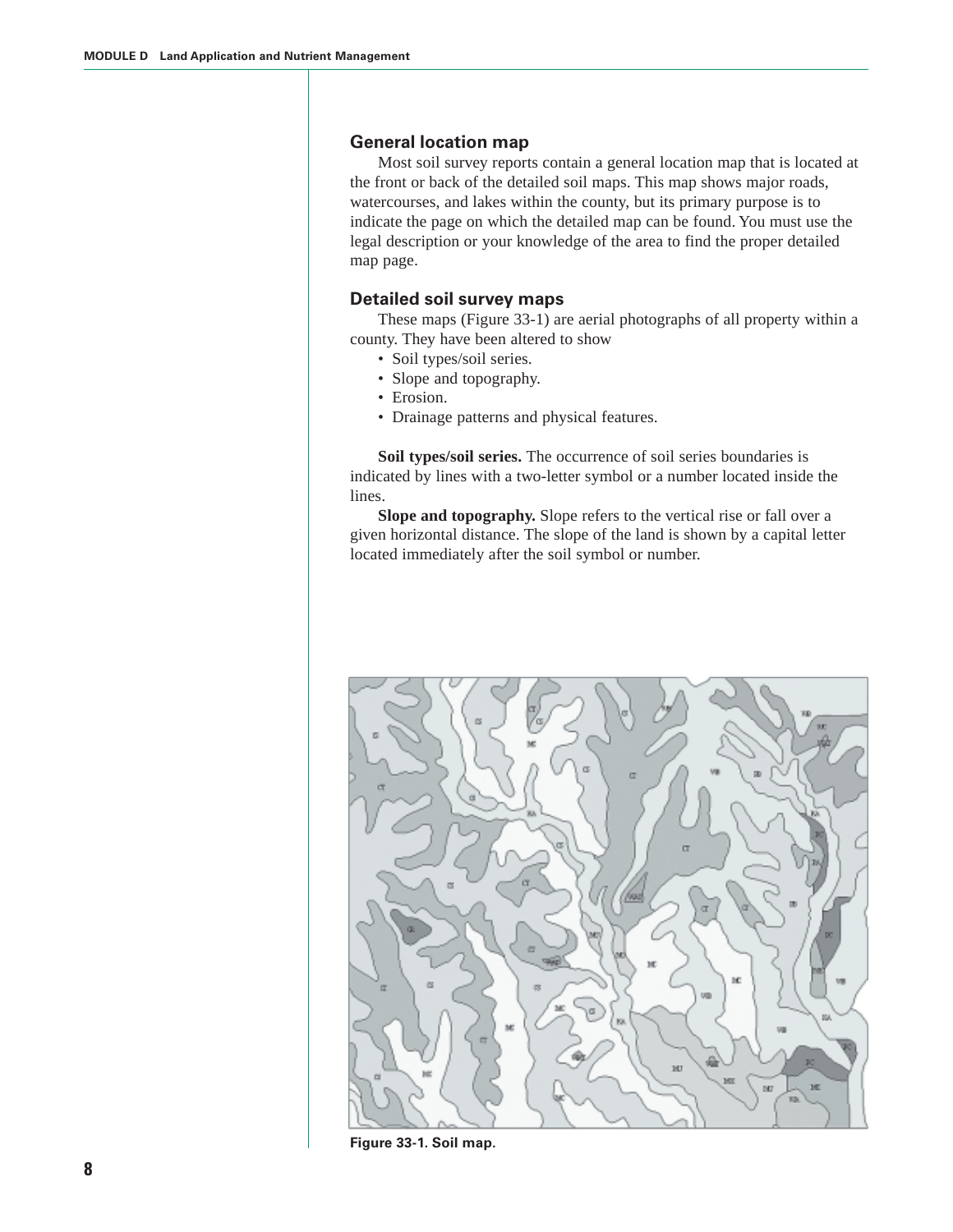**Erosion**. The one-digit number located immediately after the slope designation indicates the extent of existing soil erosion**.** The extent of erosion must be considered in determining a site's suitability for manure application. Eroded areas are more difficult to manage with a manure injection or incorporation program. The heavier clay soils typical of eroded areas can also be difficult to manage when the soil or sod cover is disturbed. The heavier soils are less ideal as a seedbed for newly planted vegetation and are more difficult to achieve uniform manure applications without significant soil disturbance.

**Drainage patterns and physical features.** The symbols for these items are included in the key located in Figure 33-2.

#### **Soil data sheets**

Soil data tables are normally located before the soils maps in the survey. These tables contain important information necessary to evaluate a given soil's suitability for manure application. Tables 33-1 and 33-2 are examples of soil data tables necessary to evaluate a site for manure and wastewater application.

Soil data tables contain alphabetically or numerically sequenced lists of soil types within the mapped area. The columns indicate soil characteristics needed to evaluate the site. These are as follows:

- Depth to and type of water table
- Depth to and type of bedrock
- Texture, thickness, and permeability of each soil horizon
- Limitations for manure storage/lagoon construction

## **EXAMPLE**

**HeB. The letter B indicates the slope. Slope letters normally range from A to F with A being the flattest slope and F being the steepest slope. No letter or the letter A indicates that the land slopes less than 2%.**

#### **EXAMPLE**

**HeB2. The number 2 indicates that the soil surface has been eroded. A number 3 indicates severe erosion. No number indicates that minimal detectable erosion has occurred.**

**T**he extent of erosion must be considered in determining a site's suitability for manure application.

**S**oil data tables are normally located before the soils maps in the survey. These tables contain important information necessary to evaluate a given soil's suitability for manure application.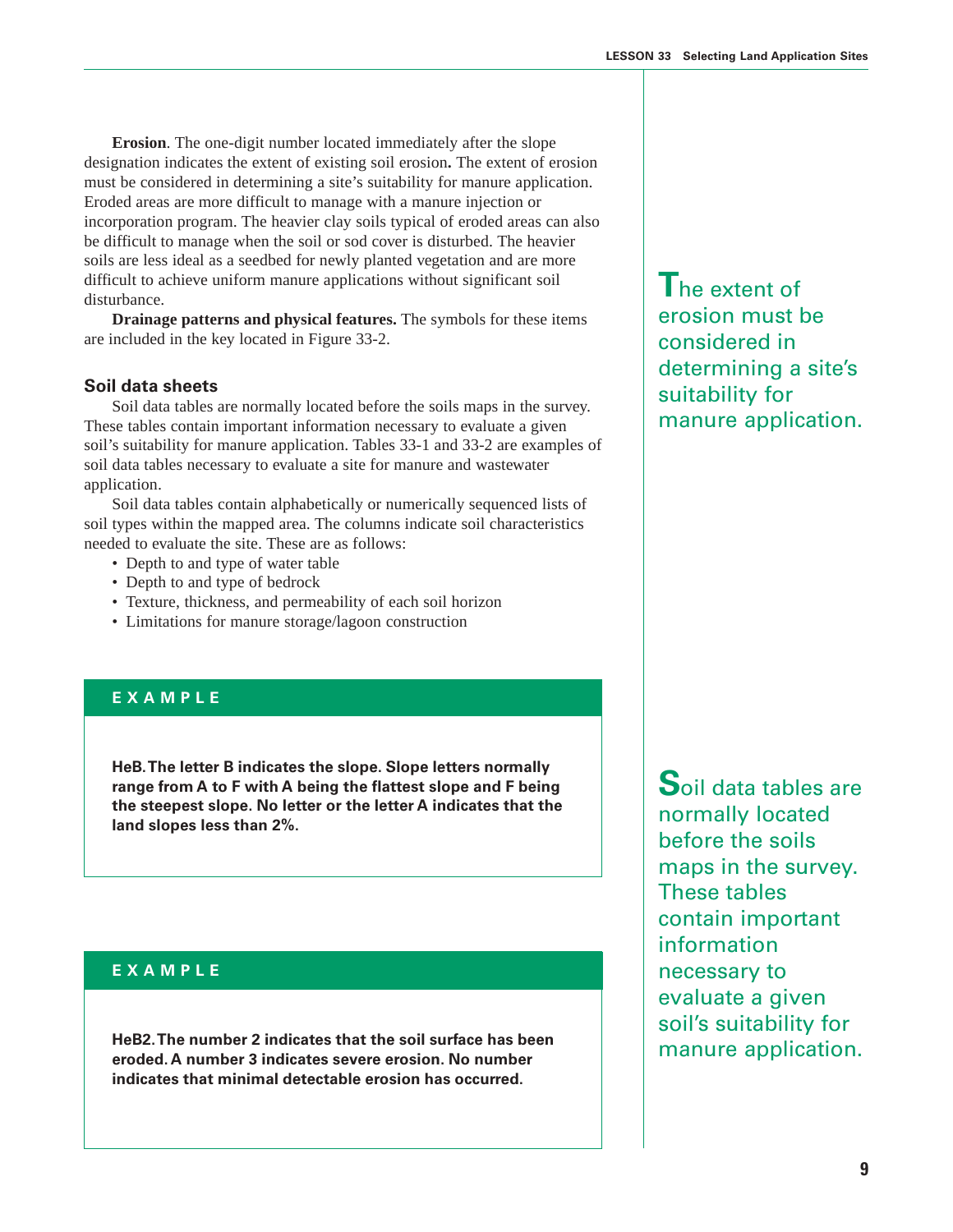| <b>CONVENTIONAL AND SPECIAL</b> |
|---------------------------------|
| <b>SYMBOLS LEGEND</b>           |

#### **CULTURAL FEATURES**

| BOUNDARIES                                                                        |                                                                                                                                                                                                                                                                                                                                                                                                                                                                                                                  |
|-----------------------------------------------------------------------------------|------------------------------------------------------------------------------------------------------------------------------------------------------------------------------------------------------------------------------------------------------------------------------------------------------------------------------------------------------------------------------------------------------------------------------------------------------------------------------------------------------------------|
| National, state, or province                                                      |                                                                                                                                                                                                                                                                                                                                                                                                                                                                                                                  |
| County or parah                                                                   | . .                                                                                                                                                                                                                                                                                                                                                                                                                                                                                                              |
| Minor civil division                                                              |                                                                                                                                                                                                                                                                                                                                                                                                                                                                                                                  |
| Reservation (national forest or park, state<br>forest or park, and large airport) |                                                                                                                                                                                                                                                                                                                                                                                                                                                                                                                  |
| Land grant                                                                        | 10000                                                                                                                                                                                                                                                                                                                                                                                                                                                                                                            |
| Limit of spil survey (label)                                                      |                                                                                                                                                                                                                                                                                                                                                                                                                                                                                                                  |
| Field sheet matchline and neatline                                                |                                                                                                                                                                                                                                                                                                                                                                                                                                                                                                                  |
| AD HOC BOUNDARY<br>(lebel)                                                        |                                                                                                                                                                                                                                                                                                                                                                                                                                                                                                                  |
| Smail airport, airfield, park, oilfield,<br>cerretery, or flood pool              | $\frac{1}{2}$                                                                                                                                                                                                                                                                                                                                                                                                                                                                                                    |
| STATE COORDINATE TICK<br>1890 000 FEET                                            |                                                                                                                                                                                                                                                                                                                                                                                                                                                                                                                  |
| LAND DIVISION CORNER<br>(sections and land grants)                                | b do 4 - 14                                                                                                                                                                                                                                                                                                                                                                                                                                                                                                      |
| <b>FIGADS</b>                                                                     |                                                                                                                                                                                                                                                                                                                                                                                                                                                                                                                  |
| Divided (median shown if scale permits)                                           | ____                                                                                                                                                                                                                                                                                                                                                                                                                                                                                                             |
| Other roads                                                                       | the control of the control of the                                                                                                                                                                                                                                                                                                                                                                                                                                                                                |
| Trail                                                                             |                                                                                                                                                                                                                                                                                                                                                                                                                                                                                                                  |
| ROAD EMBLEM & DESIGNATIONS                                                        |                                                                                                                                                                                                                                                                                                                                                                                                                                                                                                                  |
| Interstate                                                                        |                                                                                                                                                                                                                                                                                                                                                                                                                                                                                                                  |
|                                                                                   | m                                                                                                                                                                                                                                                                                                                                                                                                                                                                                                                |
| Federal                                                                           | 3HT)                                                                                                                                                                                                                                                                                                                                                                                                                                                                                                             |
| State                                                                             | sr                                                                                                                                                                                                                                                                                                                                                                                                                                                                                                               |
| County, farm or ranch                                                             | 1193                                                                                                                                                                                                                                                                                                                                                                                                                                                                                                             |
| <b>RAILROAD</b>                                                                   |                                                                                                                                                                                                                                                                                                                                                                                                                                                                                                                  |
| POWER TRANSMISSION LINE<br>(normally not shown)                                   | $\mathbf{1} \times \mathbf{1} \times \mathbf{1} \times \mathbf{1} \times \mathbf{1} \times \mathbf{1} \times \mathbf{1} \times \mathbf{1} \times \mathbf{1} \times \mathbf{1} \times \mathbf{1} \times \mathbf{1} \times \mathbf{1} \times \mathbf{1} \times \mathbf{1} \times \mathbf{1} \times \mathbf{1} \times \mathbf{1} \times \mathbf{1} \times \mathbf{1} \times \mathbf{1} \times \mathbf{1} \times \mathbf{1} \times \mathbf{1} \times \mathbf{1} \times \mathbf{1} \times \mathbf{1} \times \mathbf{$ |
| PIPE LINE (normally not shown)                                                    | $-\cdots$                                                                                                                                                                                                                                                                                                                                                                                                                                                                                                        |
| FENCE (normally not shown)                                                        |                                                                                                                                                                                                                                                                                                                                                                                                                                                                                                                  |
| <b>LEVEES</b>                                                                     |                                                                                                                                                                                                                                                                                                                                                                                                                                                                                                                  |
| Without road                                                                      | A to drive the print species in terms as a                                                                                                                                                                                                                                                                                                                                                                                                                                                                       |
| With road                                                                         |                                                                                                                                                                                                                                                                                                                                                                                                                                                                                                                  |
| With railroad                                                                     |                                                                                                                                                                                                                                                                                                                                                                                                                                                                                                                  |
| <b>DAMS</b>                                                                       |                                                                                                                                                                                                                                                                                                                                                                                                                                                                                                                  |
| Large (to scale)                                                                  |                                                                                                                                                                                                                                                                                                                                                                                                                                                                                                                  |
| Medium or Small                                                                   |                                                                                                                                                                                                                                                                                                                                                                                                                                                                                                                  |
| (Named where applicable)<br>PITS                                                  |                                                                                                                                                                                                                                                                                                                                                                                                                                                                                                                  |
| Gravel pit                                                                        |                                                                                                                                                                                                                                                                                                                                                                                                                                                                                                                  |

| MISCELLANEOUS CULTURAL FEATURES                     |               |
|-----------------------------------------------------|---------------|
| Farmstead, house (omit in urban area)<br>tocoupied) | ■             |
| Church                                              | ă             |
| School                                              | ء             |
| Indian mound (label)                                | ハ端            |
| Located object (bloel)                              | Tower<br>Θ    |
| Tarrik (label)                                      | $\bullet$ Gas |
| Wells, oil or gas                                   | δ<br>A        |
| Windmill                                            | ă             |
| Kitchen midden                                      | 冖             |

#### **WATER FEATURES**

| DRAINAGE                     |             |
|------------------------------|-------------|
| Perennial, double line       |             |
| Perennial, single line       |             |
| intermittent                 |             |
| Drainage end                 |             |
| Canais or ditches            |             |
| Double-line (label)          | City        |
| Drainage and/or imigation    | $-$ control |
| LAKES, PONDS AND RESERVOIRS  |             |
| Perennial                    | ಾಂ          |
| Intermittent                 |             |
| MISCELLANDOUS WATER FEATURES |             |
| Marsh or swamp               |             |
| Spring                       | $-$         |
| Well, artesian               |             |
| Well, irrigation             | ÷           |
| Wet spot                     |             |
|                              |             |
|                              |             |

#### SPECIAL SYMBOLS FOR **SOIL SURVEY**

| SOIL DELINEATIONS AND SYMBOLS                       | TgE<br>EyE |
|-----------------------------------------------------|------------|
| <b>EBCARPMENTS</b>                                  |            |
| Bedrack ipoints down slope)                         | VVVVVV1    |
| Other than bedrock (points down slope) 111111111111 |            |
| SHORT STEEP SLOPE                                   | ------     |
| GULLY                                               | ハハハハハハハ    |
| DEPREBSION OR SINK                                  | ٥          |
| SOIL SAMPLE (nonmally not shown)                    | ٨          |
| MISCELI ANEOUS                                      |            |
| Ellowout                                            | ت          |
| Clay spot                                           | ×          |
| Gravely spot                                        | A.         |
| Gumbo, slick or scabby spot (sodic)                 | ø          |
| Dumps and other similar non soil areas              | Ξ          |
| Prominent hill or peak.                             | ō          |
| Rock outcrop (includes sandstone)<br>and shale)     | v          |
| Saline spot                                         | ÷          |
| Sandy spot                                          | Χ          |
| Severely eroded spot                                | ÷          |
| Slide or slip (tips point upslope)                  |            |
| Story spot, very stony spot                         | οœ         |
|                                                     |            |

**Figure 33-2. Map symbols.**